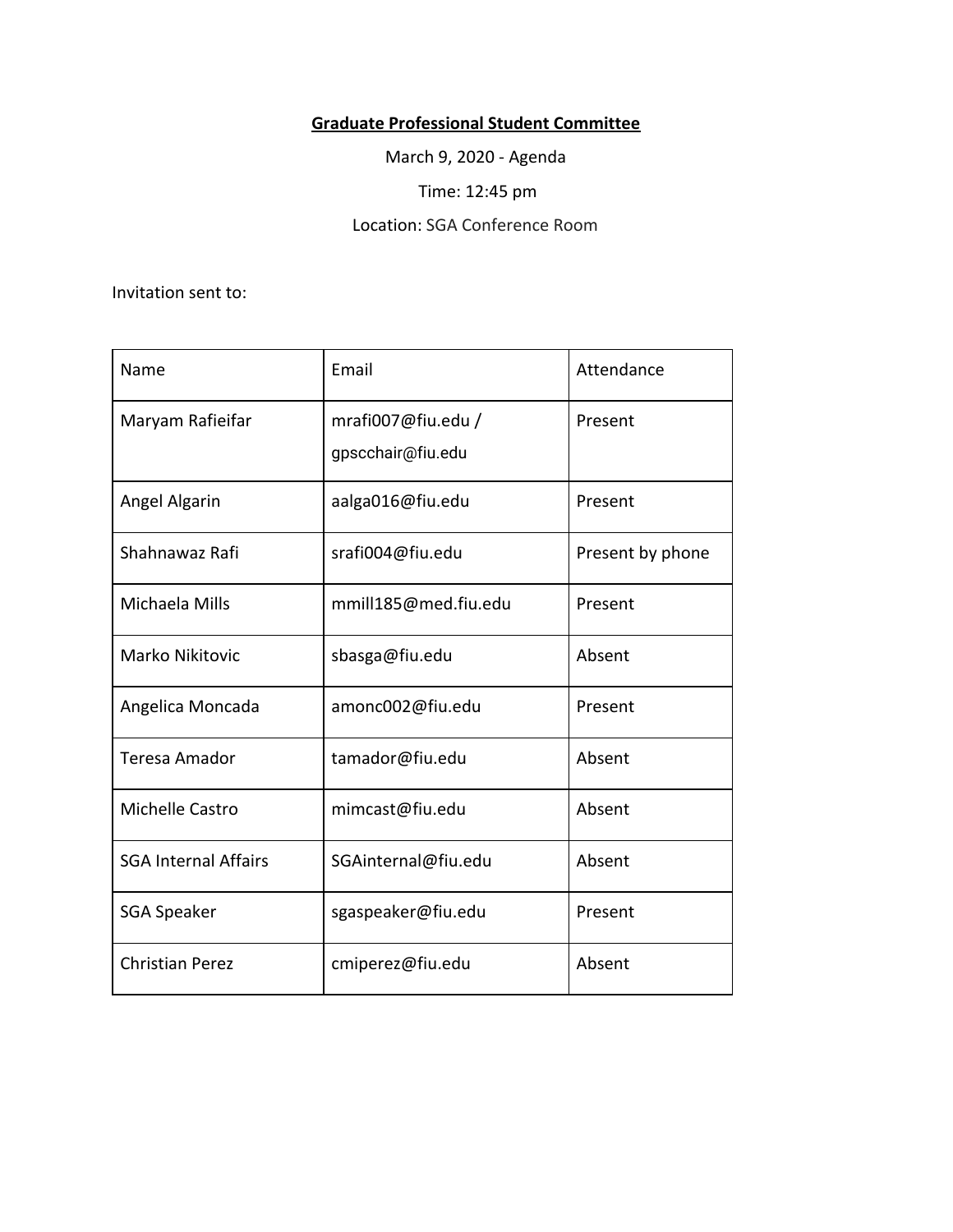For this meeting we addressed the following points:

- 1. Town Hall / Pre-GSAW postponed
	- a. Cancelled Panera order by Teresa:
		- i. Teresa got a phone call from Panera headquarters and they will cancel the order (Olga Paez) and she will take care of the cancelation. If you have any questions or do you want to leave the order pending for a future day, you can call her at 954-854-4427 her name is Olga Paez.
	- b. Possible new date
	- c. Room reservation
		- i. MARC Pavilion:
			- 1. The cost is \$600 plus a separate charge for Facilities Management Dept. for the set up of chairs and tables
			- 2. Angelica emailed Vanessa Rey Perillo (305) 348-3758 / [vreyperi@fiu.edu](mailto:vreyperi@fiu.edu) (CC'd Maryam) asking for costs
	- d. IT support Teresa will cancel
	- e. Box, papers, pens for questions Maryam got index cards and pens, we do not need a box
	- f. Let GAB volunteers know (4 of them confirmed) Maryam told them it was postponed
	- g. Specific tasks for each member before/during the event (to be decided at a later time):
		- i. Rafi:
		- ii. Maryam:
		- iii. Angel: drinks from publix
		- iv. Angelica:
		- v. Marko:
		- vi. Michaela: NO longer part of GPSC after the 23rd
- 2. Funding applications appeals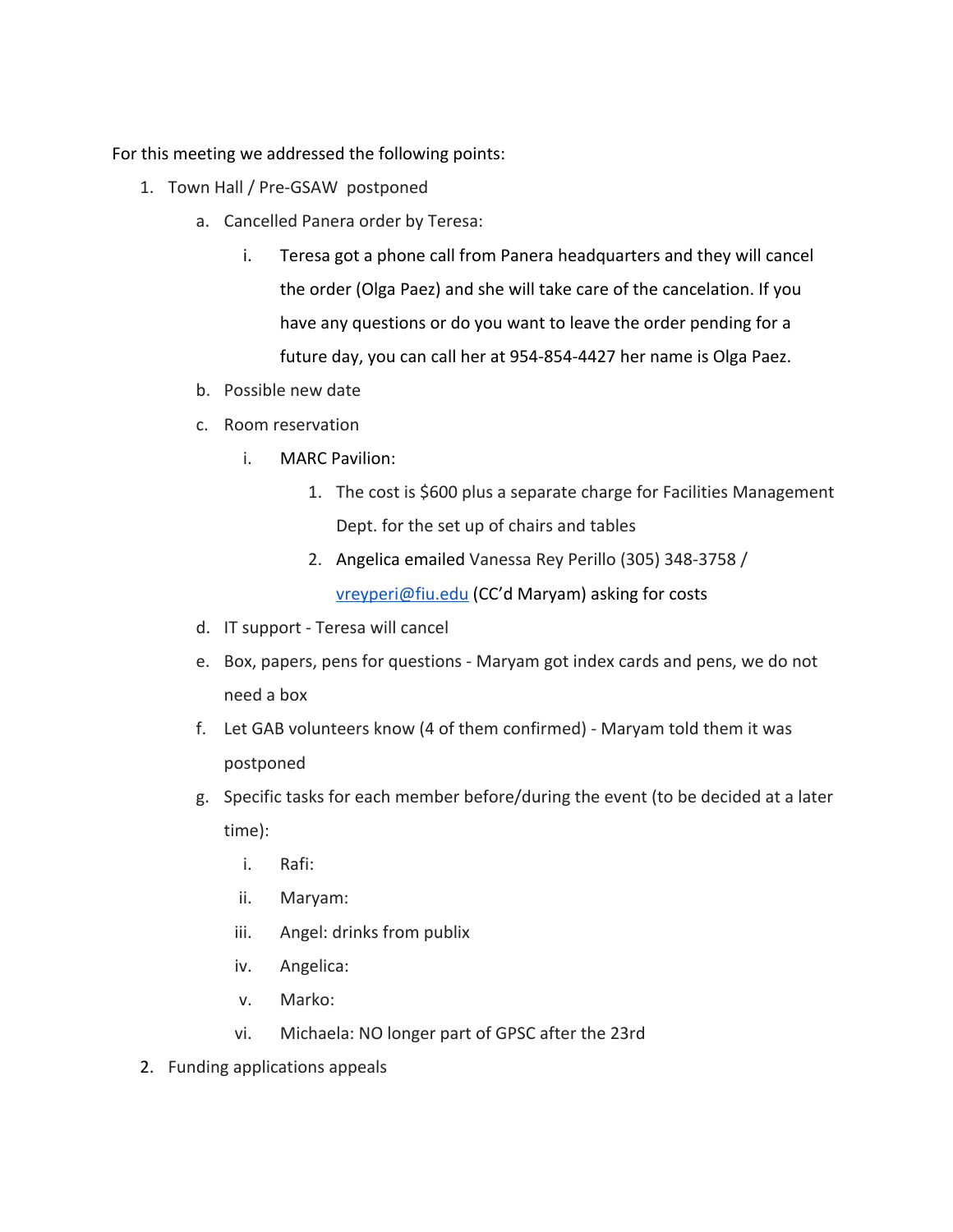a. Application #5493 Natalie Armenteros

Is requesting funding for the second time in a fiscal year. She prefers to use the GPSC funding now. This is probably the only time she needs funding twice in one year. It just so happened she has to present at two conferences this year, but it's not usually the case.

She finished her master's degree in January 2020 (Master program which does not follow UGS-protocol, it is done in house) and now in Spring semester she continues doing her PHD in the Psychology Department.

| Name             | Email                                   | Vote |
|------------------|-----------------------------------------|------|
| Maryam Rafieifar | mrafi007@fiu.edu /<br>gpscchair@fiu.edu | N    |
| Angel Algarin    | aalga016@fiu.edu                        | N    |
| Shahnawaz Rafi   | srafi004@fiu.edu                        | N    |
| Michaela Mills   | mmill185@med.fiu.edu                    | N    |
| Marko Nikitovic  | sbasga@fiu.edu                          | N    |
| Angelica Moncada | amonc002@fiu.edu                        | N    |

## **Appeal rejected**

Vote

Reject appeal reason:

Because SOP does not allow a student to apply twice in a year except in their last year of her program. A Masters-in-route does not count as "finishing a program" it is part of the original PhD program. The only reason for applying twice in a year only applies for the last year of PhD is to have the opportunity to look for jobs and/or network.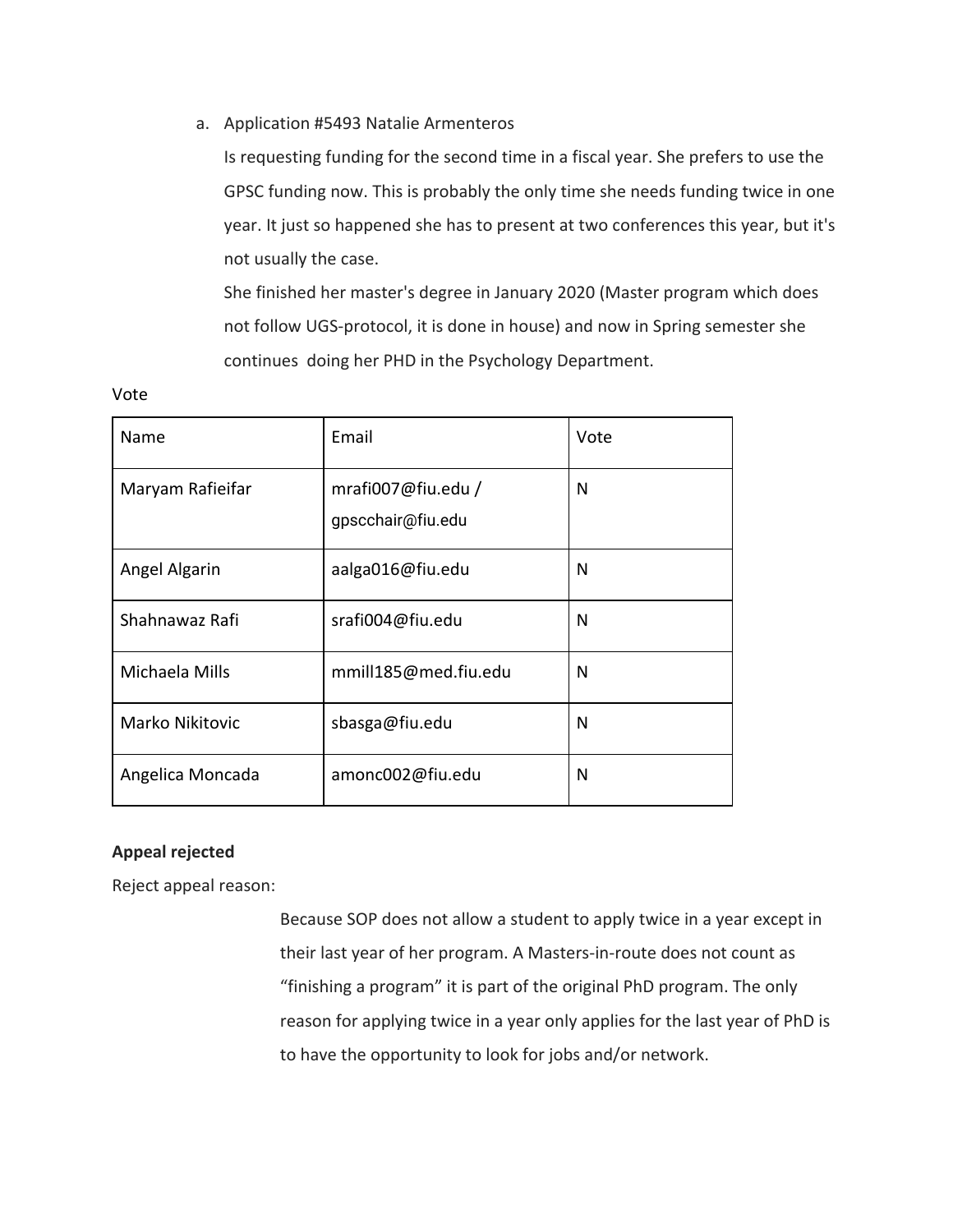- b. Application # 5603 Justina S. Owusu (TRAVEL/CONFERENCE WAS CANCELED) I submitted a delayed funding request on Feb 16, 2020 with for travel on March 15, 2020 and return on March 20, 2020. I am graduating from my program on April 26, 2020. This will be the last time I am attending any conference or research practicum as an FIU student and it will be a great place for me to represent FIU and network for career opportunities.
- c. Teresa's email: "Applications #5490, 5505, 5568, 5542, 5570, 5609 are late applications for the same reason, late for one or two days. Should all appeal? Please let me know."
	- i. We will not tell these past applicants to appeal, however,
	- ii. Teresa: From now on, please include a message at the end of all the rejection email that lets them know that they have the right to appeal by sending an email to [gpscchair@fiu.edu](mailto:gpscchair@fiu.edu) stating that they want to appeal including the details of the application. Once the email is revised, the GPSC will assign them a date when they can come in person or call-in to explain the reason of the appeal.
- 3. Teaching Assistant Orientation in August: fund the students' lunch and present GPSC? (Ileana's email to Angel)
	- We will fund it
- 4. GSAW
	- a. Rafi needs to reserve the room for next year
	- b. Status on:
		- i. Tablets for judges?
			- 1. 2 or 3 tablets from SGA (Rafi tomorrow)
			- 2. Will contact library and other sources (Rafi tomorrow)
		- ii. How to stick the posters to the partitions (buy pins?) (Rafi tomorrow)
		- iii. Name tags ordered by Angel, Michaela is designing them
			- 1. Rafi will go to RICO to see how to print these